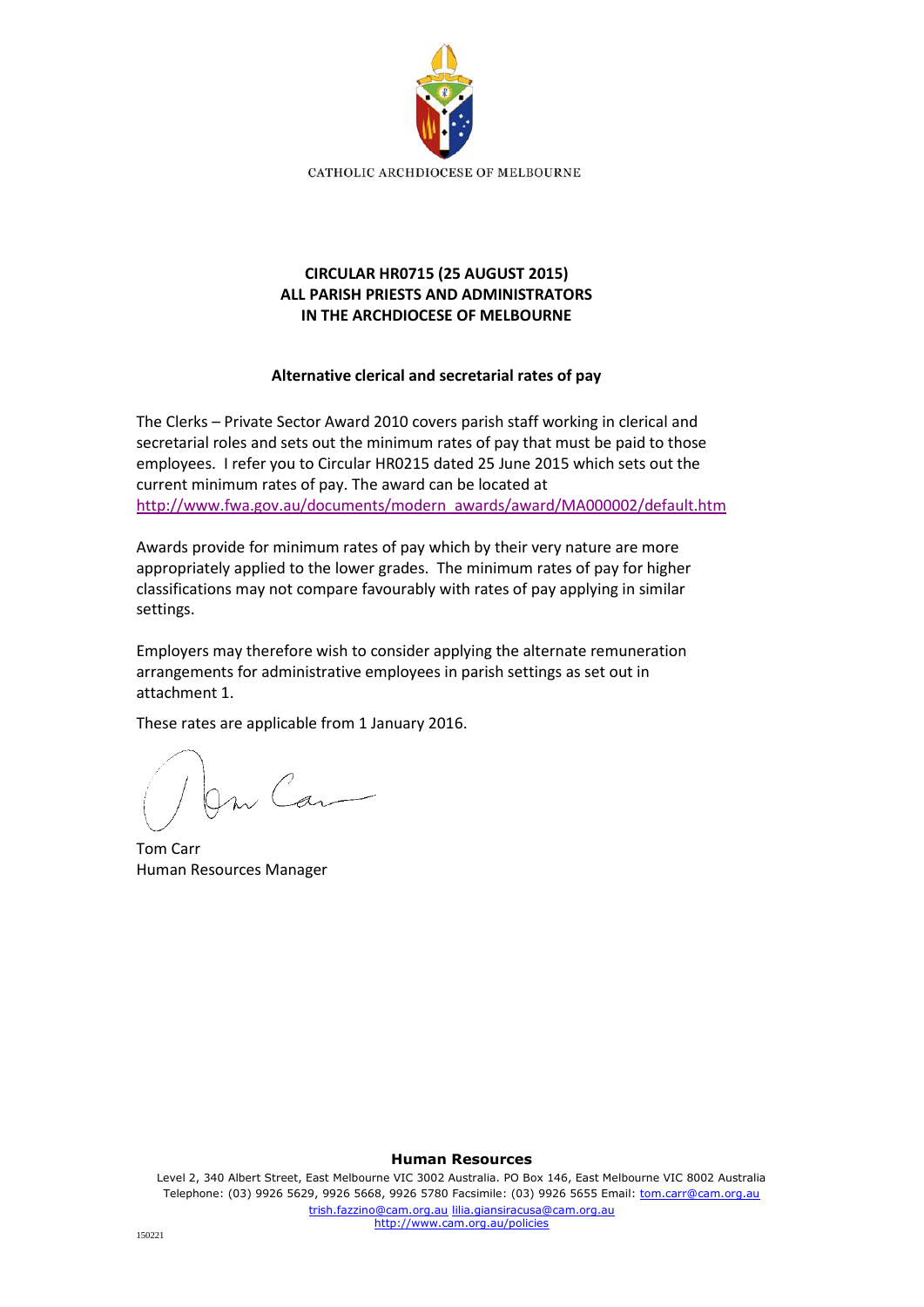### Attachment 1

#### **Alternative remuneration arrangements**

#### **Parish Secretary/Administrative Assistant Grade 1**

| <b>Work descriptors:</b>        |           | As per the Award Grades 1 or 2                                                                                                                                                                                                                                                                                                                                                                                                                                                                                                                                                                                                                                                                        |              |           |          |  |
|---------------------------------|-----------|-------------------------------------------------------------------------------------------------------------------------------------------------------------------------------------------------------------------------------------------------------------------------------------------------------------------------------------------------------------------------------------------------------------------------------------------------------------------------------------------------------------------------------------------------------------------------------------------------------------------------------------------------------------------------------------------------------|--------------|-----------|----------|--|
| Pay rates                       |           | As per the Award Grade 1 or Grade 2                                                                                                                                                                                                                                                                                                                                                                                                                                                                                                                                                                                                                                                                   |              |           |          |  |
| <b>Parish Secretary Grade 2</b> |           |                                                                                                                                                                                                                                                                                                                                                                                                                                                                                                                                                                                                                                                                                                       |              |           |          |  |
| <b>Descriptors:</b>             |           | Appropriate to a Secretary in a small to medium single site parish where the<br>employee undertakes Award Grade 3 tasks.                                                                                                                                                                                                                                                                                                                                                                                                                                                                                                                                                                              |              |           |          |  |
| Pay rates                       | $\bullet$ | Set annually by the diocese and tied to movements in the 25 <sup>th</sup> percentile of<br>the labour market, ie where 75% of employers pay higher rates of pay.<br>A pay range where movement is based on performance, general wage<br>movements and retention factors rather than time spent in the job, ie there<br>are no automatic increments and employers can decide, on the basis of<br>performance and retention factors, the point in the range to set the salary.<br>The remuneration matrix set out in attachment 2 may be helpful.<br>A pay range where rates are reviewed annually at the end of the year and<br>where uplifts take effect from the commencement of the following year. |              |           |          |  |
|                                 | 2016      | Annual rate                                                                                                                                                                                                                                                                                                                                                                                                                                                                                                                                                                                                                                                                                           | Weekly rates | Part time | Casual   |  |
|                                 | rates     | 38 hr week                                                                                                                                                                                                                                                                                                                                                                                                                                                                                                                                                                                                                                                                                            | 38 hr week   | per hour  | per hour |  |
|                                 | Minimum   | \$47,012                                                                                                                                                                                                                                                                                                                                                                                                                                                                                                                                                                                                                                                                                              | \$904.07     | \$23.79   | \$29.74  |  |
|                                 | Mid point | \$49,486                                                                                                                                                                                                                                                                                                                                                                                                                                                                                                                                                                                                                                                                                              | \$951.65     | \$25.04   | \$31.30  |  |
|                                 | Maximum   | \$51,960                                                                                                                                                                                                                                                                                                                                                                                                                                                                                                                                                                                                                                                                                              | \$999.24     | \$26.30   | \$32.87  |  |

#### **Parish Secretary Grade 3**

**Descriptors:** • Appropriate to a Secretary in a large or multiple parish setting where the employee undertakes Award Grade 4 or 5 tasks.

**Pay rates •** As with Parish Secretary Grade 2.

| 2016      | Annual rate | Weekly rates | Part time | Casual   |
|-----------|-------------|--------------|-----------|----------|
| rates     | 38 hr week  | 38 hr week   | per hour  | per hour |
| Minimum   | \$52,888    | \$1,017.08   | \$26.77   | \$33.46  |
| Mid point | \$55,672    | \$1,070.61   | \$28.17   | \$35.22  |
| Maximum   | \$58,455    | \$1,124.14   | \$29.58   | \$36.98  |